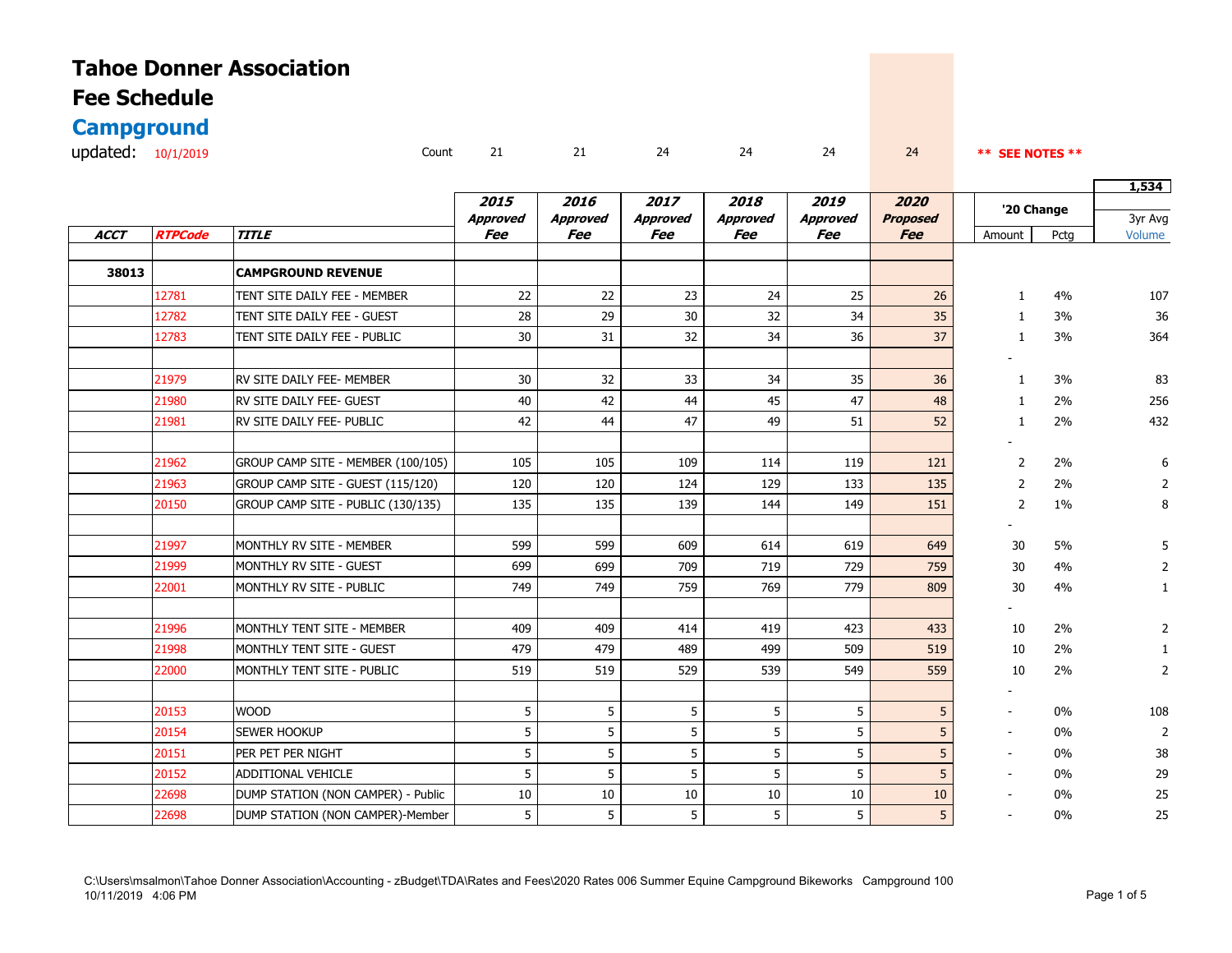|                     |                | <b>Tahoe Donner Association</b>                                           |                 |          |                       | Rough 1st Draft - Need to review with manager/BRP lanager/BRP |                    |                 |                 |            |      |                |
|---------------------|----------------|---------------------------------------------------------------------------|-----------------|----------|-----------------------|---------------------------------------------------------------|--------------------|-----------------|-----------------|------------|------|----------------|
| <b>Fee Schedule</b> |                | Count                                                                     | 47              | 41       | 41                    | 48                                                            | 52                 | 44              | 44              |            |      |                |
| <b>Equestrian</b>   |                | 080                                                                       |                 |          |                       |                                                               |                    |                 |                 |            |      |                |
|                     |                |                                                                           |                 |          |                       |                                                               |                    |                 |                 |            |      |                |
| updated: 10/1/2019  |                |                                                                           |                 |          |                       |                                                               |                    |                 |                 |            |      | 2,222          |
|                     |                |                                                                           | 2014            | 2015     | 2016                  | 2017                                                          | <i><b>2018</b></i> | 2019            | 2020            | '20 Change |      |                |
|                     |                | <b>EQUESTRIAN CENTER</b>                                                  | <b>Approved</b> | Approved | <b>Approved</b>       | <b>Approved</b>                                               | <b>Approved</b>    | <b>Approved</b> | <b>Proposed</b> |            |      | 3yr Avg        |
| ACCT                | <b>RTPCode</b> | <b>TITLE</b>                                                              | Fee             | Fee      | Fee                   | Fee                                                           | Fee                | Fee             | <b>Fee</b>      | Amount     | Pctg | Volume         |
| 36012               |                | <b>BBQ RIDES</b>                                                          |                 |          |                       |                                                               |                    |                 |                 |            |      |                |
|                     | <b>ABRM</b>    | MEMBER - BBQ 13 & UP                                                      | 34              | 34       | 34                    | 34                                                            | 34                 | 36              | 36              |            |      | 44             |
|                     | <b>ABRG</b>    | GUEST - BBQ 13 & UP                                                       | 39              | 39       | 39                    | 39                                                            | 44                 | 46              | 46              |            |      | 19             |
|                     | <b>ABRP</b>    | PUBLIC - BBQ 13 & UP                                                      | 45              | 45       | 45                    | 45                                                            | 49                 | 49              | 49              |            |      | $\overline{4}$ |
|                     |                |                                                                           |                 |          |                       |                                                               |                    |                 |                 |            |      |                |
|                     | <b>CBRM</b>    | MEMBER - BBQ 7-12                                                         | 17              | 17       | 17                    | 17                                                            | 17                 | 19              | 19              |            |      | 8              |
|                     | <b>CBRG</b>    | GUEST - BBQ 7-12                                                          | 20              | 20       | 20                    | 20                                                            | 20                 | 22              | 22              |            |      | 10             |
|                     | <b>CBRP</b>    | PUBLIC - BBQ 7-12                                                         | 25              | 25       | 25                    | 25                                                            | 25                 | 25              | 25              |            |      |                |
|                     |                |                                                                           |                 |          |                       |                                                               |                    |                 |                 |            |      |                |
|                     | <b>SCHM</b>    | MEMBER - BBQ 3-6                                                          | 10              | 10       | 10                    | 10                                                            | 10                 | 12              | 12              |            |      | 19             |
|                     | <b>SCHG</b>    | GUEST - BBO 3-6                                                           | 10              | 10       | 10                    | 10                                                            | 10                 | 12              | 12              |            |      |                |
|                     | <b>SCHP</b>    | PUBLIC - BBQ 3-6                                                          | 10              | 10       | 10                    | 10                                                            | 10                 | 12              | 12              |            |      | $\overline{7}$ |
|                     | YDOM           | MEMBER - BBQ 2&under                                                      | Free            | Free     | Free                  | Free                                                          | Free               | Free            | Free            |            |      |                |
|                     | YDOG           | GUEST - BBQ 2&under                                                       | Free            | Free     | Free                  | Free                                                          | Free               | Free            | Free            |            |      |                |
|                     | YDOP           | PUBLIC - BBQ 2&under                                                      | Free            | Free     | Free                  | Free                                                          | Free               | Free            | Free            |            |      |                |
|                     |                |                                                                           |                 |          |                       |                                                               |                    |                 |                 |            |      |                |
|                     |                | Private Euer Valley Dinner Ride - ADULT                                   |                 | 85       | 95                    | 109                                                           | 109                | 119             | 119             |            |      |                |
|                     |                | Private Euer Valley Dinner Ride - CHILD                                   |                 | 75       | 85                    | 99                                                            | 99                 | 99              | 99              |            |      |                |
|                     |                |                                                                           |                 |          |                       |                                                               |                    |                 |                 |            |      |                |
|                     |                | BBQ Dinner only (5:30-8pm) Adult (13 and up) PO/Guest/P                   | 20              | 20       | 20                    | 20                                                            | 20                 | 20              | 20              |            |      |                |
|                     |                | BBQ Dinner only (5:30-8pm) Child (7-12) PO/Guest/Pub                      | 15              | 15       | 15                    | 15                                                            | 15                 | 15              | 15              |            |      |                |
|                     |                | BBQ Dinner only (5:30-8pm) Child (2-6) PO/Guest/Pub                       | 10              | 10       | 10                    | 10                                                            | 10                 | 10              | 10              |            |      |                |
|                     |                | BBQ Dinner only (5:30-8pm) Child (0-2) PO/Guest/Pub                       | Free            | Free     | Free                  | Free                                                          | Free               | Free            | Free            |            |      |                |
|                     |                | wagon rides not offered, hide the old product rows                        |                 |          |                       |                                                               |                    |                 |                 |            |      |                |
|                     |                | Wagon Ride Adult PO                                                       | 15              | 15       | 15                    | 15                                                            | 15                 |                 |                 |            |      |                |
|                     |                | Wagon Ride Adult G                                                        | 20              | 20       | 20                    | 20                                                            | 20                 |                 |                 |            |      |                |
|                     |                | Wagon Ride Adult Public                                                   | 25              | 25       | 25                    | 25                                                            | 25                 |                 |                 |            |      |                |
|                     |                | Wagon Ride Child (12 -3) PO                                               | 8               | 8        | 8                     | 8                                                             | 8                  |                 |                 |            |      |                |
|                     |                | Wagon Ride Child (12 -3) G                                                | 10              | 10       | 10                    | 10                                                            | 10                 |                 |                 |            |      |                |
|                     |                | Wagon Ride Child (12 -3) Public                                           | 12              | 12       | 12                    | 12                                                            | 12                 |                 |                 |            |      |                |
|                     |                | Wagon Ride (Lap Child 2-0)                                                | Free            | Free     | Free                  | Free                                                          | Free               |                 |                 |            |      |                |
|                     |                |                                                                           |                 |          |                       |                                                               |                    |                 |                 |            |      |                |
|                     |                | LESSONS (prior to 2012 1/2 hour lesson, changed to 1 hour lesson in 2012) |                 |          |                       |                                                               |                    |                 |                 |            |      |                |
| 36070               | <b>PLM</b>     | MEMBER- 1 hour private                                                    | 65              | 69       | 69                    | 69                                                            | 74                 | 79              | 79              |            |      | 55             |
| 36080               | PLG            | GUEST - 1 hour private                                                    | 70              | 79       | 79                    | 79                                                            | 84                 | 89              | 89              |            |      | 13             |
| 36060               | <b>PLGH</b>    | PUBLIC - 1 hour private                                                   | 75              | 89       | 89                    | 89                                                            | 94                 | 99              | 99              |            |      | $\mathbf{1}$   |
|                     |                |                                                                           |                 |          |                       |                                                               |                    |                 |                 |            |      |                |
|                     |                |                                                                           |                 |          |                       |                                                               |                    |                 |                 |            |      |                |
|                     |                | <b>TRAIL RIDES</b>                                                        |                 |          |                       |                                                               |                    |                 |                 |            |      |                |
| 37040<br>37060      | 1HRM<br>1HRG   | 1 hr trail ride - member<br>1 hr trail ride - guest                       | 35<br>40        | 37<br>44 | 49<br>$\overline{54}$ | 52<br>59                                                      | 54<br>61           | 59<br>65        | 59              |            |      | 530<br>623     |
| 37080               |                |                                                                           | 45              | 49       | 59                    | 64                                                            | 69                 | 79              | 65<br>79        |            |      |                |
|                     | 1HRP           | 1 hr trail ride - public                                                  |                 |          |                       |                                                               |                    |                 |                 |            |      | 125            |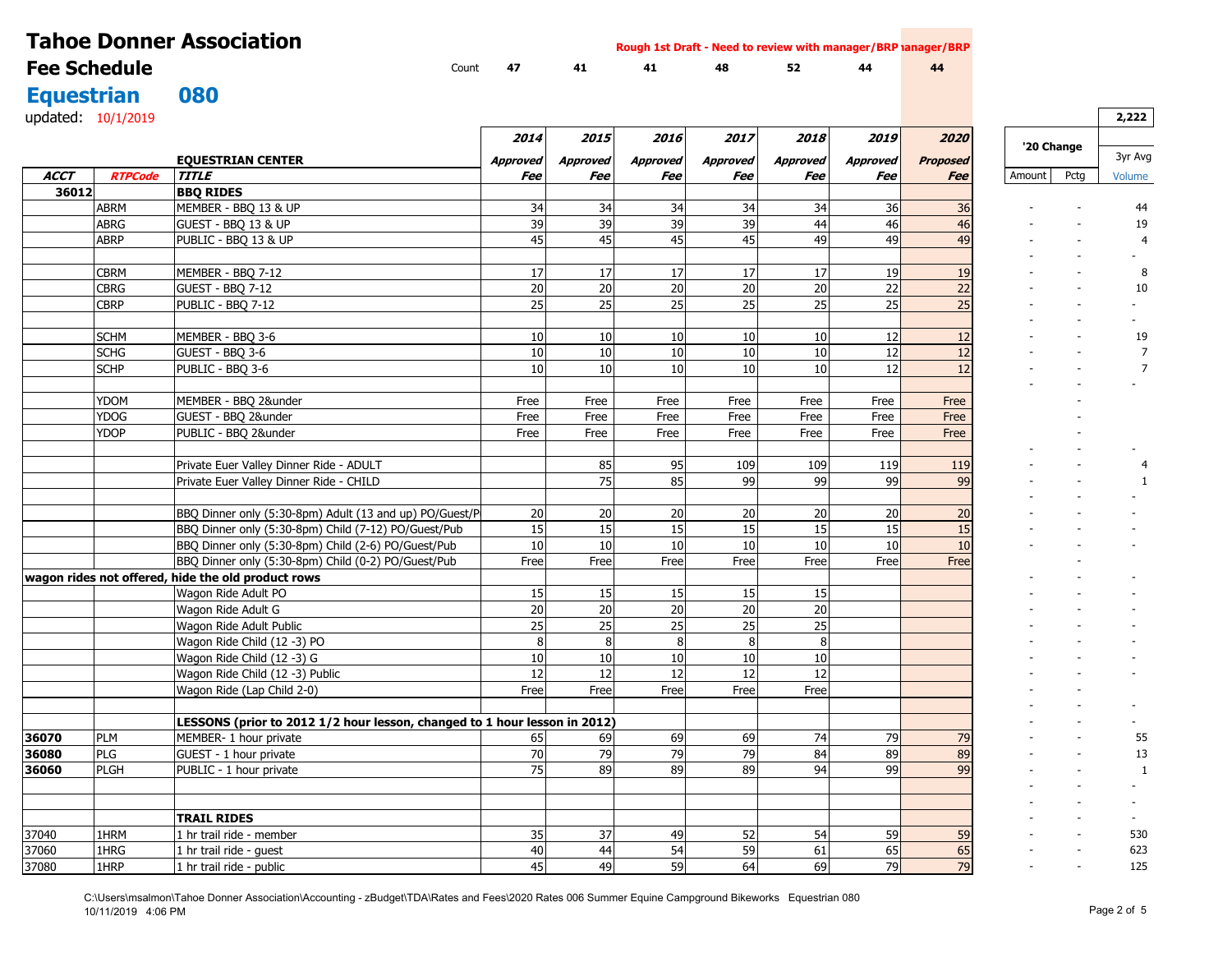|                   |                     | <b>Tahoe Donner Association</b>                                    |                      |                      | Rough 1st Draft - Need to review with manager/BRP lanager/BRP |                      |                      |                 |                 |        |            |         |
|-------------------|---------------------|--------------------------------------------------------------------|----------------------|----------------------|---------------------------------------------------------------|----------------------|----------------------|-----------------|-----------------|--------|------------|---------|
|                   | <b>Fee Schedule</b> |                                                                    | Count<br>47          | 41                   | 41                                                            | 48                   | 52                   | 44              | 44              |        |            |         |
| <b>Equestrian</b> |                     | 080                                                                |                      |                      |                                                               |                      |                      |                 |                 |        |            |         |
|                   | updated: 10/1/2019  |                                                                    |                      |                      |                                                               |                      |                      |                 |                 |        |            | 2,222   |
|                   |                     |                                                                    |                      |                      |                                                               |                      |                      |                 |                 |        |            |         |
|                   |                     |                                                                    | 2014                 | 2015                 | 2016                                                          | 2017                 | 2018                 | 2019            | 2020            |        | '20 Change |         |
|                   |                     | <b>EQUESTRIAN CENTER</b>                                           | <b>Approved</b>      | <b>Approved</b>      | <b>Approved</b>                                               | <b>Approved</b>      | <b>Approved</b>      | <b>Approved</b> | <b>Proposed</b> |        |            | 3yr Avg |
| <b>ACCT</b>       | <b>RTPCode</b>      | <b>TITLE</b>                                                       | Fee                  | Fee                  | Fee                                                           | Fee                  | Fee                  | Fee             | <b>Fee</b>      | Amount | Pctg       | Volume  |
|                   |                     |                                                                    |                      |                      |                                                               |                      |                      |                 |                 |        |            |         |
| 37040             | 2HRM                | 2 hr trail ride - member                                           |                      |                      |                                                               |                      |                      |                 |                 |        |            |         |
| 37060             | 2HRG                | 2 hr trail ride - quest                                            | as avail<br>as avail | as avail             | as avail<br>as avail                                          | as avail<br>as avail | as avail<br>as avail |                 |                 |        |            |         |
| 37080             | 2HRP                | 2 hr trail ride - public                                           | as avail             | as avail<br>as avail | as avail                                                      | as avail             | as avail             |                 |                 |        |            |         |
|                   |                     |                                                                    |                      |                      |                                                               |                      |                      |                 |                 |        |            |         |
| 37040             | <b>PRM</b>          | Pony ride - member                                                 | 22                   | 24                   | 24                                                            | 26                   | 26                   | 29              | 29              |        |            | 305     |
| 37060             | <b>GPR</b>          | Pony ride - quest                                                  | 24                   | 29                   | 29                                                            | 34                   | 34                   | 39              | 39              |        |            | 160     |
| 37080             | <b>PPR</b>          | Pony ride - public                                                 | 27                   | 34                   | 34                                                            | 39                   | 39                   | 49              | 49              |        |            | 39      |
|                   |                     | Pony Rideschanged from 1/2hr to 15min in 2012back to 30min in 2013 |                      |                      |                                                               |                      |                      |                 |                 |        |            |         |
|                   |                     |                                                                    |                      |                      |                                                               |                      |                      |                 |                 |        |            |         |
| 37040             | 25546               | Camp Wagon Ride                                                    | 125                  | n/a                  | n/a                                                           | n/a                  | n/a                  |                 |                 |        |            |         |
|                   |                     | PO Private Ride 1 HR                                               | n/a                  | n/a                  | n/a                                                           | n/a                  | n/a                  |                 |                 |        |            |         |
|                   |                     | PO Private Ride 1 HR - Additional rider                            | n/a                  | n/a                  | n/a                                                           | n/a                  | n/a                  |                 |                 |        |            |         |
|                   |                     | PO Private 2 HR                                                    | n/a                  | n/a                  | n/a                                                           | n/a                  | n/a                  |                 |                 |        |            |         |
|                   |                     | PO Private 2 HR - Additional rider                                 | n/a                  | n/a                  | n/a                                                           | n/a                  | n/a                  |                 |                 |        |            |         |
|                   |                     | PO Pony 5-pack                                                     | n/a                  | n/a                  | n/a                                                           | n/a                  | n/a                  |                 |                 |        |            |         |
|                   | new                 | Sleigh Ride - Member age 13+                                       |                      |                      |                                                               | 29                   | 29                   | 29              | 29              |        |            |         |
|                   | new                 | Sleigh Ride - Public age 13+                                       |                      |                      |                                                               | 39                   | 39                   | 39              | 39              |        |            |         |
|                   | new                 | Sleigh Ride - Member age 12 and under                              |                      |                      |                                                               | 9                    | 9                    | 9               | 9               |        |            |         |
|                   | new                 | Sleigh Ride - Public age 12 and under                              |                      |                      |                                                               | 19                   | 19                   | 19              | 19              |        |            |         |
|                   |                     |                                                                    |                      |                      |                                                               |                      |                      |                 |                 |        |            |         |
|                   |                     | GST Trail Ride 5 pack                                              | n/a                  | n/a                  | n/a                                                           | n/a                  | n/a                  | n/a             | n/a             |        |            |         |
|                   | HDG                 | GST 1 hr Private Ride                                              | n/a                  | n/a                  | n/a                                                           | n/a                  | n/a                  | n/a             | n/a             |        |            |         |
|                   | <b>PRG</b>          | GST Private Trl Ride - additional rider                            | n/a                  | n/a                  | n/a                                                           | n/a                  | n/a                  | n/a             | n/a             |        |            |         |
|                   |                     | GST Private 2 hr Trail Ride                                        | n/a                  | n/a                  | n/a                                                           | n/a                  | n/a                  | n/a             | n/a             |        |            |         |
|                   |                     | GST Private 2 hr Additional Rider                                  | n/a                  | n/a                  | n/a                                                           | n/a                  | n/a                  | n/a             | n/a             |        |            |         |
|                   | G5PR                | GST Pony 5 Pack                                                    | n/a                  | n/a                  | n/a                                                           | n/a                  | n/a                  | n/a             | n/a             |        |            |         |
| 37095             |                     | <b>HORSE CAMPS</b>                                                 |                      |                      |                                                               |                      |                      |                 |                 |        |            |         |
|                   | <b>BWCM</b>         | AM CAMP - MEMBER                                                   | 475                  | 499                  | 499                                                           | 529                  | 539                  |                 |                 |        |            |         |
|                   | <b>BWCG</b>         | AM CAMP - GUEST                                                    | n/a                  | n/a                  | n/a                                                           | n/a                  | n/a                  |                 |                 |        |            |         |
|                   | <b>BWCP</b>         | AM CAMP - PUBLIC (G/P beg'13)                                      | 500                  | 599                  | 599                                                           | 629                  | 639                  |                 |                 |        |            |         |
|                   | <b>IWCM</b>         | PM CAMP - MEMBER                                                   | 385                  | 499                  | 499                                                           | 529                  | 539                  | 549             | 554             | 5      | 1%         | 92      |
|                   | <b>IWCG</b>         | PM CAMP - GUEST                                                    | 410                  | n/a                  | n/a                                                           | n/a                  | n/a                  |                 |                 | no am  | $\sim$     | $\sim$  |
|                   | <b>IWCP</b>         | PM CAMP - PUBLIC                                                   | 435                  | 599                  | 599                                                           | 629                  | 639                  | 649             | 659             | 10     | 2%         | 19      |
| red new           | 27034               | Cancellation Fee - Camps & Boarding Change Fee                     | 10                   | 15                   | 15                                                            | 15                   | 15                   | 15              | 15              |        |            | $\sim$  |
|                   |                     | Half-day Camps (One day sessions)                                  |                      |                      |                                                               |                      |                      |                 |                 |        |            |         |
|                   |                     | Member                                                             | na                   | na                   | nal                                                           | nal                  | na                   | na              | na              |        |            |         |
|                   |                     | Guest                                                              | na                   | na                   | na                                                            | na                   | na                   | na              | na              |        |            |         |
|                   |                     | Public                                                             | na                   | na                   | nal                                                           | nal                  | nal                  | na              | na              |        |            |         |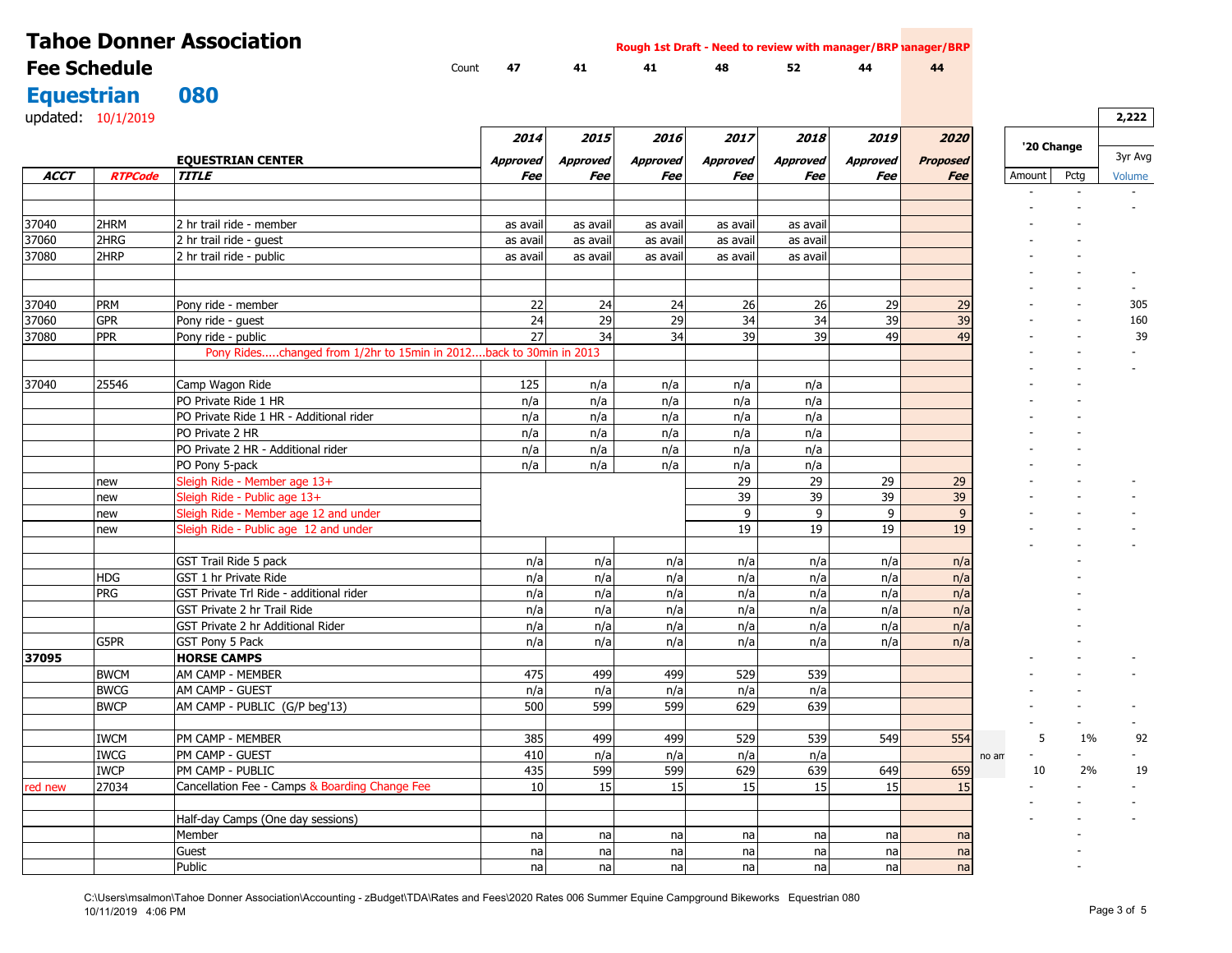| <b>Tahoe Donner Association</b><br>Rough 1st Draft - Need to review with manager/BRP lanager/BRP |                    |                                                                  |                 |                 |                  |                 |                 |                 |                 |           |                  |                          |                 |
|--------------------------------------------------------------------------------------------------|--------------------|------------------------------------------------------------------|-----------------|-----------------|------------------|-----------------|-----------------|-----------------|-----------------|-----------|------------------|--------------------------|-----------------|
| <b>Fee Schedule</b>                                                                              |                    | Count                                                            | 47              | 41              | 41               | 48              | 52              | 44              | 44              |           |                  |                          |                 |
| <b>Equestrian</b>                                                                                |                    | 080                                                              |                 |                 |                  |                 |                 |                 |                 |           |                  |                          |                 |
|                                                                                                  | updated: 10/1/2019 |                                                                  |                 |                 |                  |                 |                 |                 |                 |           |                  |                          | 2,222           |
|                                                                                                  |                    |                                                                  |                 |                 |                  |                 |                 |                 |                 |           |                  |                          |                 |
|                                                                                                  |                    |                                                                  | 2014            | 2015            | 2016             | 2017            | 2018            | 2019            | 2020            |           | '20 Change       |                          |                 |
|                                                                                                  |                    | <b>EQUESTRIAN CENTER</b>                                         | <b>Approved</b> | <b>Approved</b> | Approved         | <b>Approved</b> | <b>Approved</b> | <b>Approved</b> | <b>Proposed</b> |           |                  |                          | 3yr Avg         |
| <b>ACCT</b>                                                                                      | <b>RTPCode</b>     | <b>TITLE</b>                                                     | Fee             | Fee             | Fee              | Fee             | Fee             | Fee             | <b>Fee</b>      |           | Amount           | Pctg                     | Volume          |
|                                                                                                  |                    |                                                                  |                 |                 |                  |                 |                 |                 |                 |           |                  |                          |                 |
| 37090                                                                                            |                    | <b>BOARDING</b>                                                  |                 |                 |                  |                 |                 |                 |                 |           |                  |                          |                 |
|                                                                                                  | 23628              | MEMBER - BARN STALL BASIC                                        | 340             | N/A             | N/A              | N/A             | N/A             | N/A             | N/A             |           |                  |                          |                 |
|                                                                                                  | 23632              | <b>GUEST - BARN STALL BASIC</b>                                  | N/A             | N/A             | N/A              | N/A             | N/A             | N/A             | N/A             |           |                  |                          |                 |
|                                                                                                  | <b>BSP</b>         | PUBLIC - BARN STALL BASIC                                        | 400             | N/A             | N/A              | N/A             | N/A             | N/A             | N/A             |           |                  |                          |                 |
|                                                                                                  |                    |                                                                  |                 |                 |                  |                 |                 |                 |                 |           |                  |                          |                 |
|                                                                                                  | <b>UPM</b>         | MEMBER - BEDDING FEE                                             | 130             | N/A             | N/A              | N/A             | N/A             | N/A             | N/A             |           |                  |                          |                 |
|                                                                                                  | 23633              | <b>GUEST - BEDDING FEE</b>                                       | N/A             | N/A             | N/A              | N/A             | N/A             | N/A             | N/A             |           |                  |                          |                 |
|                                                                                                  | 23637              | PUBLIC - BEDDING FEE                                             | 135             | N/A             | N/A              | N/A             | N/A             | N/A             | N/A             |           |                  |                          |                 |
|                                                                                                  |                    |                                                                  |                 |                 |                  |                 |                 |                 |                 | <u>/d</u> |                  |                          |                 |
|                                                                                                  | 23629              | MEMBER - PADDOCK BASIC                                           | 335             | 389             | 399              | 409             | 429             | 439             | 439             | 15        |                  |                          | 18              |
|                                                                                                  | 23634              | <b>GUEST - PADDOCK BASIC</b>                                     | N/A             | N/A             | N/A              | N/A             | N/A             |                 |                 |           |                  |                          |                 |
|                                                                                                  | 23638              | PUBLIC - PADDOCK BASIC                                           | 380             | 439             | 549              | 559             | 579             | 589             | 589             | 20        |                  |                          | 6               |
|                                                                                                  |                    |                                                                  |                 |                 |                  |                 |                 |                 |                 |           |                  |                          |                 |
|                                                                                                  | <b>MSM</b>         | MEMBER - MUCKER SPECIAL                                          | 285             | N/A             | N/A              | N/A             | N/A             | N/A             | N/A             |           |                  |                          |                 |
|                                                                                                  | 23630              | MEMBER - DAILY BOARDING MUCKER                                   | 11              | N/A             | N/A              | N/A             | N/A             | N/A             | N/A             |           | no Mucker offer  |                          |                 |
|                                                                                                  | <b>GMS</b>         | <b>GUEST - MUCKER SPECIAL</b>                                    | N/A             | N/A             | N/A              | N/A             | N/A             | N/A             | N/A             |           | beginning in 201 |                          |                 |
|                                                                                                  | 23639              | PUBLIC - MUCKER SPECIAL                                          | 330             | N/A             | N/A              | N/A             | N/A             | N/A             | N/A             |           |                  |                          |                 |
|                                                                                                  |                    | Mbr rate, ratio of Larger to Regular                             |                 |                 |                  | 142%            | 140%            | 136%            | 141%            | /d        | 0                | 3%                       |                 |
|                                                                                                  | <b>NEW</b>         | MEMBER - Larger Paddock 24'x24' MTH                              |                 | na              | na               | 579             | 599             | 599             | 619             | 20        | 20               | 3%                       | $\overline{3}$  |
|                                                                                                  | <b>NEW</b>         | PUBLIC - Larger Paddock 24'x24' MTH                              |                 | nal             | na               | 739             | 759             | 759             | 779             | 25        | 20               | 3%                       | $\overline{2}$  |
|                                                                                                  | <b>NEW</b>         | MEMBER - Larger Paddock 24'x24' WEEKLY                           |                 | na              | na               | na              | 159             | 159             | 164             | 23        | 5                | 3%                       | $\overline{7}$  |
|                                                                                                  | <b>NEW</b>         | PUBLIC - Larger Paddock 24'x24' WEEKLY                           |                 | na              | na               | na              | 244             | 244             | 251             | 35        | $\overline{7}$   | 3%                       | $\vert 1 \vert$ |
|                                                                                                  | <b>NEW</b>         | MEMBER - Larger Paddock 24'x24' DAILY                            |                 | na              | na               | na              | 37              | 37              | 38              | 37        |                  | 3%                       | <b>16</b>       |
|                                                                                                  | <b>NEW</b>         | PUBLIC - Larger Paddock 24'x24' DAILY                            |                 | na              | na               | na              | 54              | 54              | 55              | 54        | $\mathbf{1}$     | 2%                       | 5 <sup>1</sup>  |
|                                                                                                  |                    |                                                                  |                 |                 |                  |                 |                 |                 |                 |           |                  |                          |                 |
|                                                                                                  | $\overline{ }$     | <b>MEMBER WEEKLY PADDOCK</b><br><b>NON MEMBER WEEKLY PADDOCK</b> | 80<br>140       | 95<br>165       | 99<br><b>169</b> | 109<br>179      | 114<br>184      | 119<br>194      | 124<br>199      | 17<br>28  | 5<br>5           | 4%                       | 21<br>8         |
|                                                                                                  |                    |                                                                  |                 |                 |                  |                 |                 |                 |                 |           |                  | 3%                       |                 |
|                                                                                                  | $\overline{ }$     | <b>MEMBER DAILY PADDOCK</b>                                      | 15              | 18              | 19               | 24              | 27              | 29              | 30 <sub>l</sub> | 29        | -1               | 3%                       | $\sim$          |
|                                                                                                  | $\overline{ }$     | <b>NON MEMBER DAILY PADDOCK</b>                                  | 25              | 30 <sup>1</sup> | 34               | 39              | 44              | 47              | 49              | 47        | $\mathcal{P}$    | 4%                       |                 |
|                                                                                                  |                    |                                                                  |                 |                 |                  |                 |                 |                 |                 |           |                  |                          |                 |
|                                                                                                  | new                | Additional Flake (per Flake) (an incremental feeding cost)       |                 | 3               |                  | 5               | 6               |                 | 7               |           |                  | $\overline{\phantom{a}}$ | 50              |